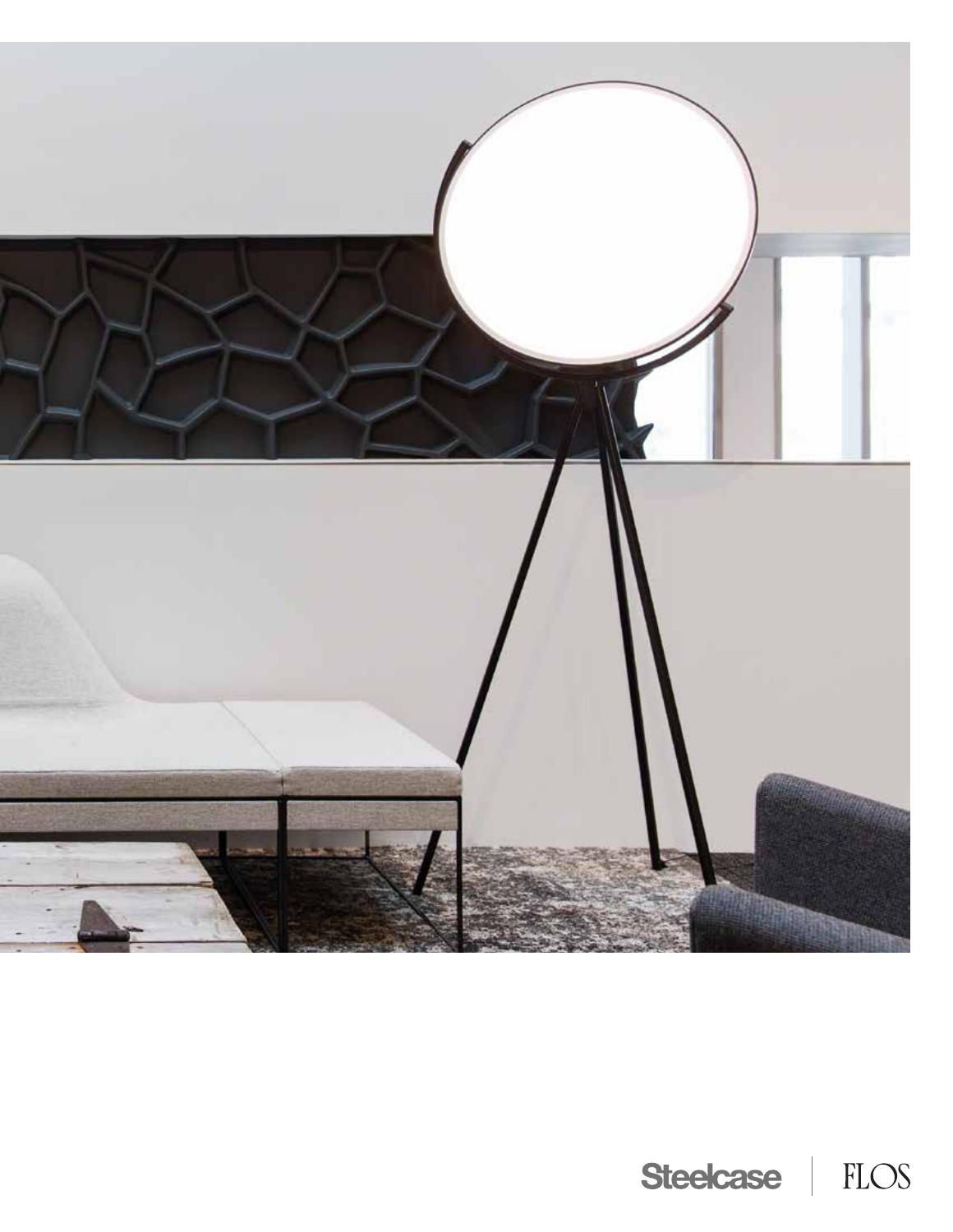## **Our Approach**

We believe a thoughtfully designed ecosystem supports employee wellbeing by providing individuals and groups a range of destinations and technologies within the workplace that support the ways people create. By considering design, materiality, and uncompromising performance – for the employee, for the organization, and for designers & decision makers – employees and organizations can unlock their promise.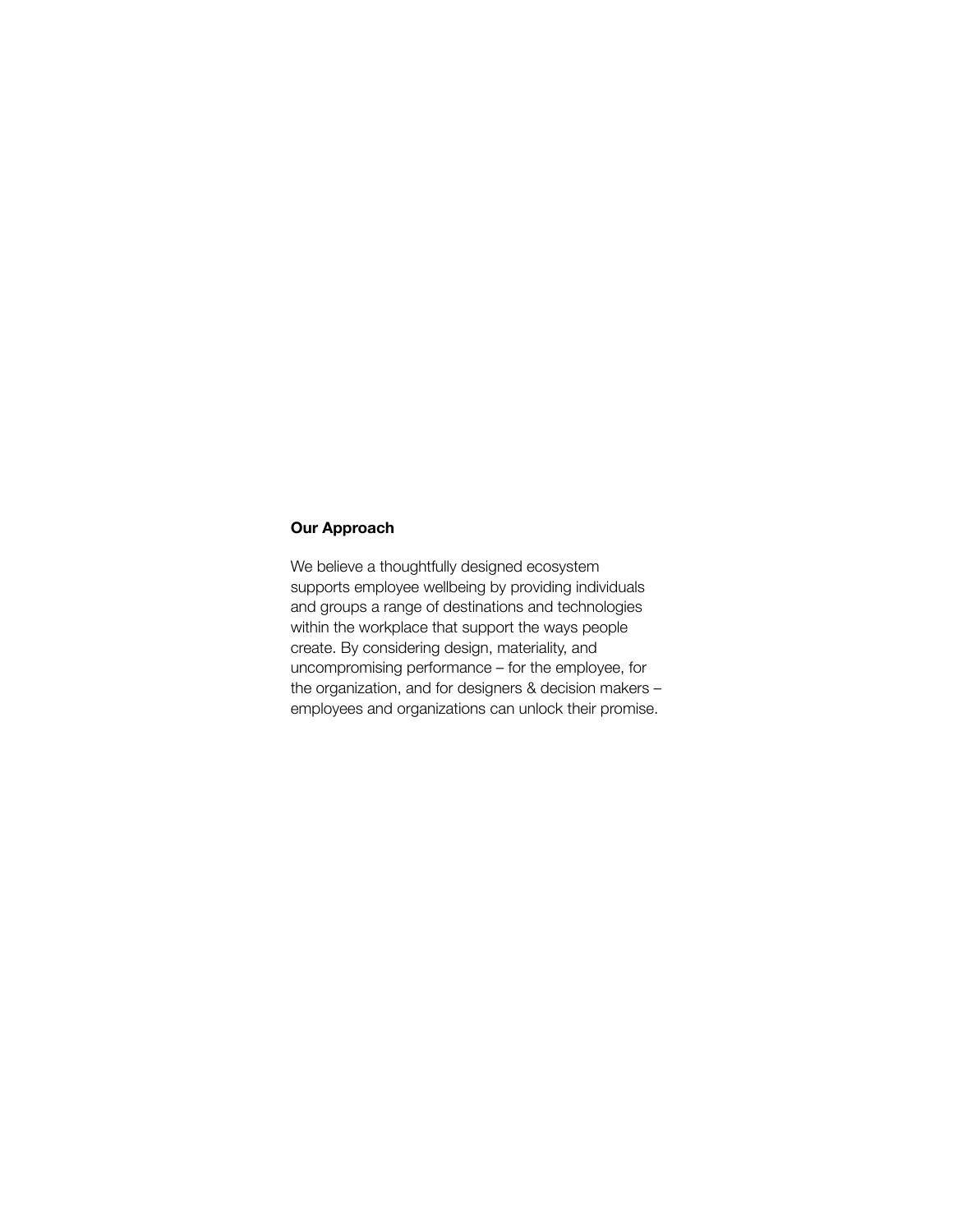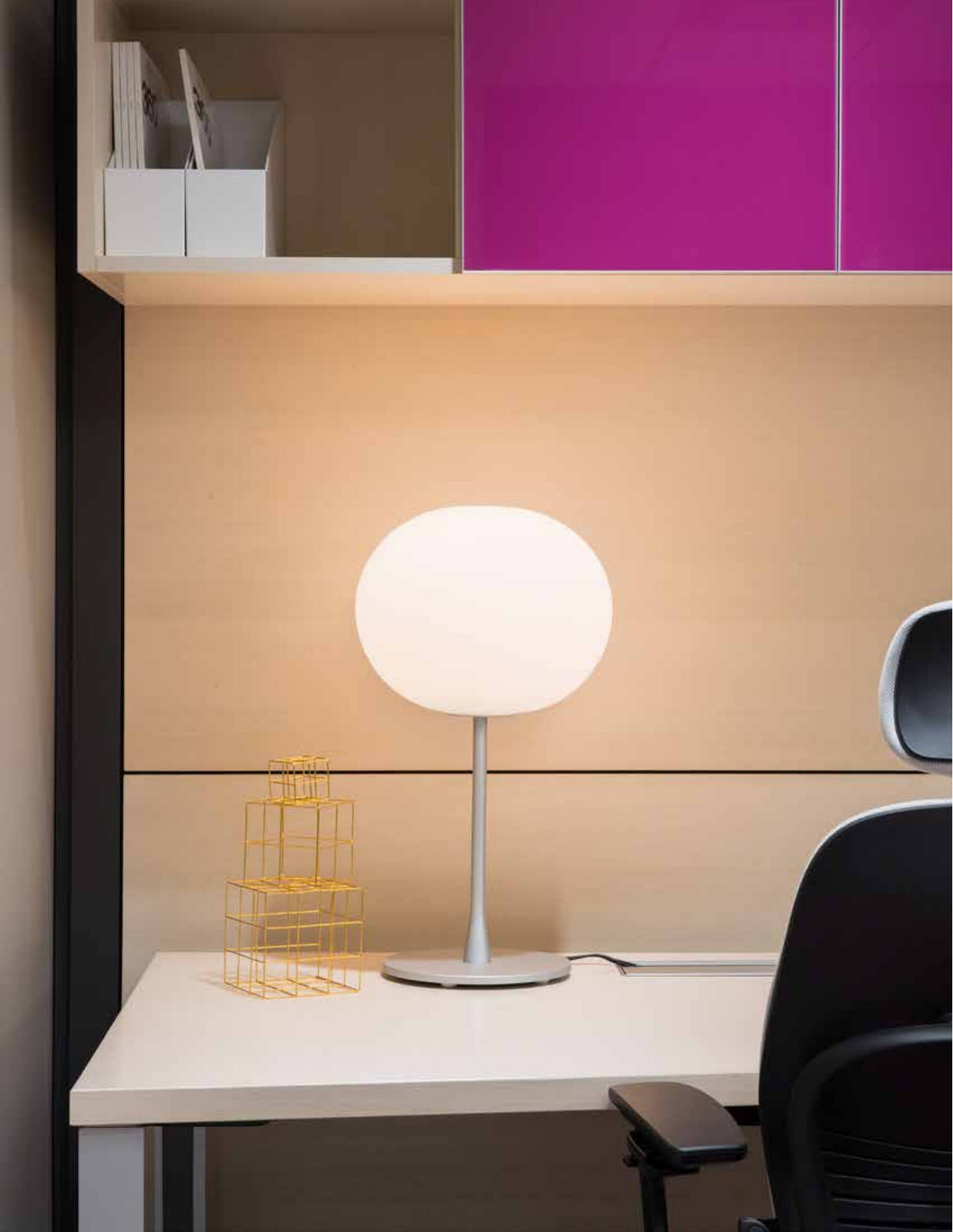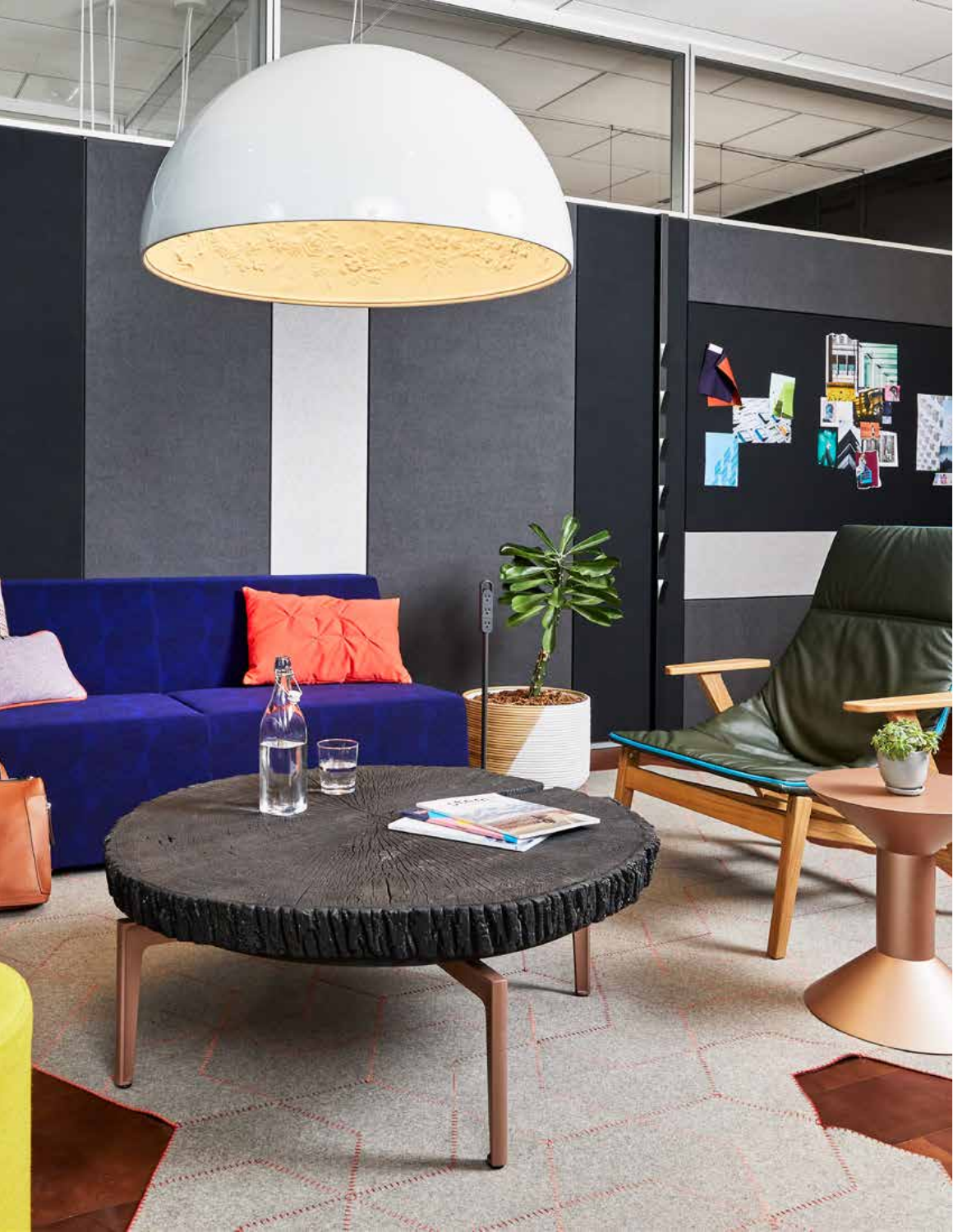## **Steelcase and FLOS**

In addition to investment in our own inspiring spaces portfolio, we recognize that more and more, organizations recognize the value of creating inspiring places unique to their culture and brand, and want more solutions across a palette of postures and an array of aesthetics. Not only are their people desperately seeking spaces to escape the monotony of their day, research shows that these spaces help develop deeper relationships between peers and build trust.

Just as we seek choice to furnish our homes, choice is key to creating inspiring spaces where people want to work. To enrich our portfolio, we have partnered with a diverse network of organizations around the world, enriching our own offering and promising greater value to Steelcase customers.

Steelcase now offers the decorative collection of FLOS lighting including pendants, sconces, table & floor lamps throughout the U.S. and Canada. Founded by Sergio Gandini in 1962 in Merano, Italy, FLOS has cultivated long and successful partnerships with many of the world's most renowned designers to create inspirational solutions. FLOS products are included in many permanent collections of design and art museums around the world.

The FLOS lighting collection leverages our ability to provide compelling solutions for ancillary settings. Lighting is a powerful tool to create inspiring spaces; welcoming users and fostering the conditions for creativity. Our relationship adds to an already extensive Steelcase portfolio, offering greater choice and reducing the complexity of delivering projects through consolidated Steelcase distribution serviced by the largest dealer network in the industry.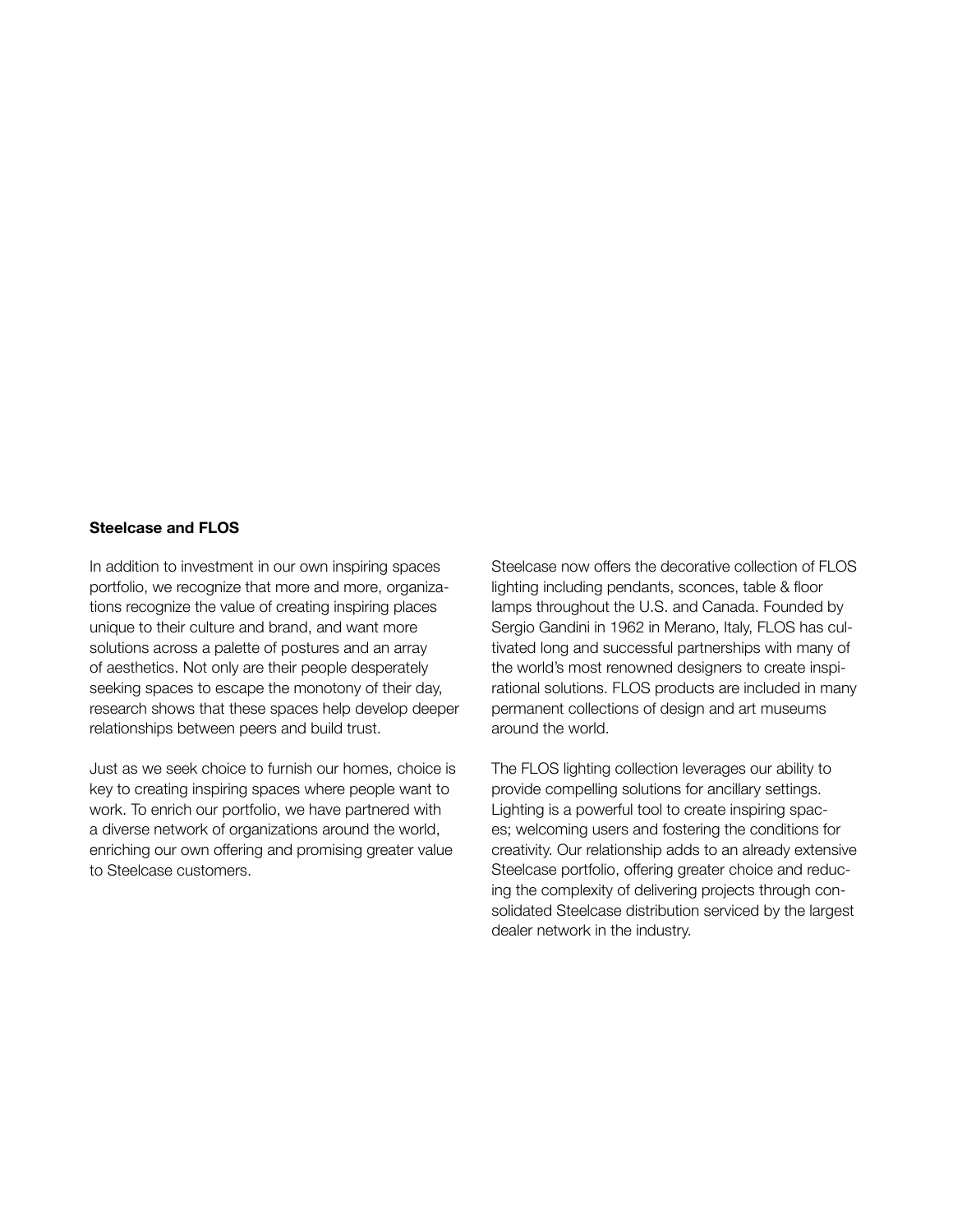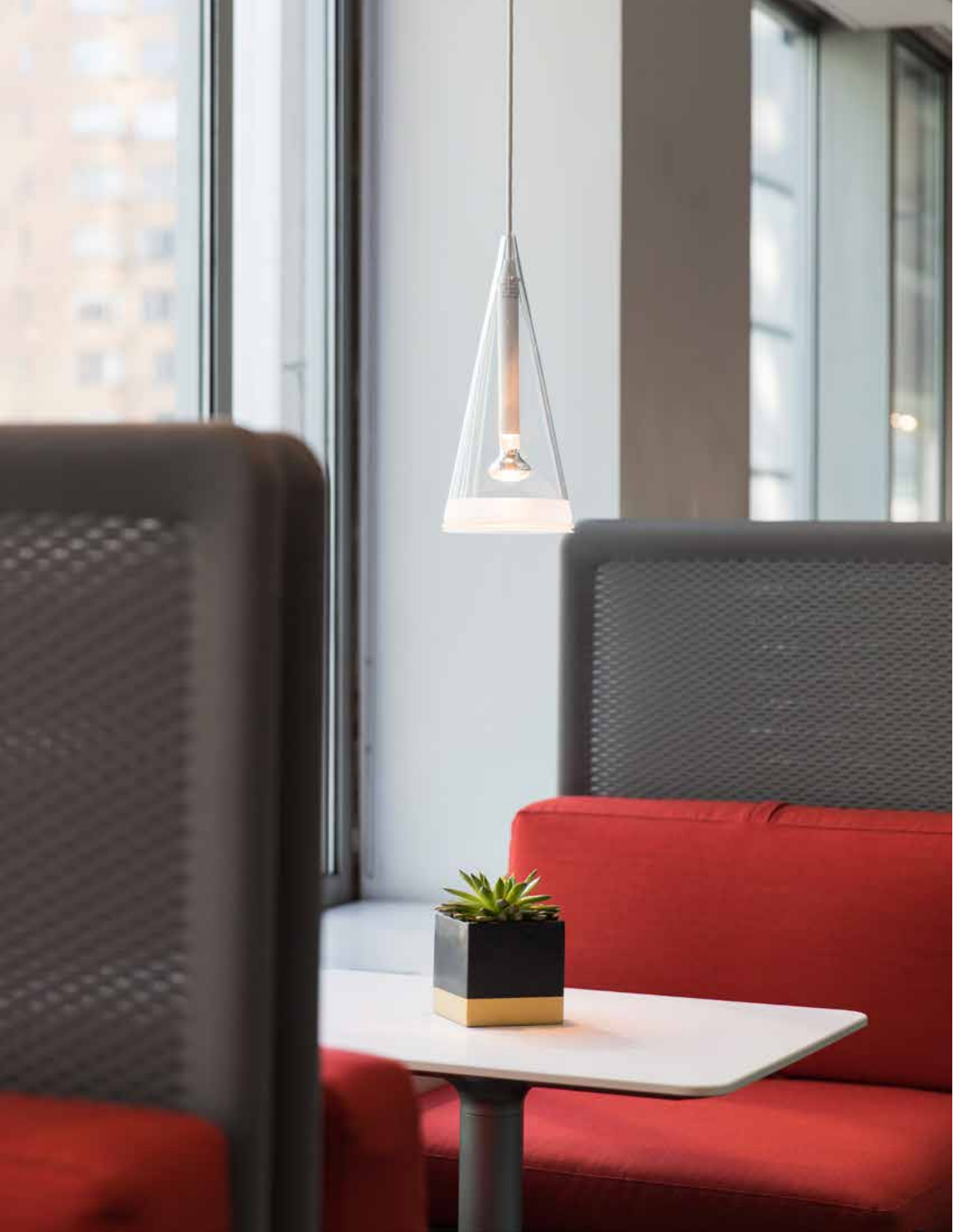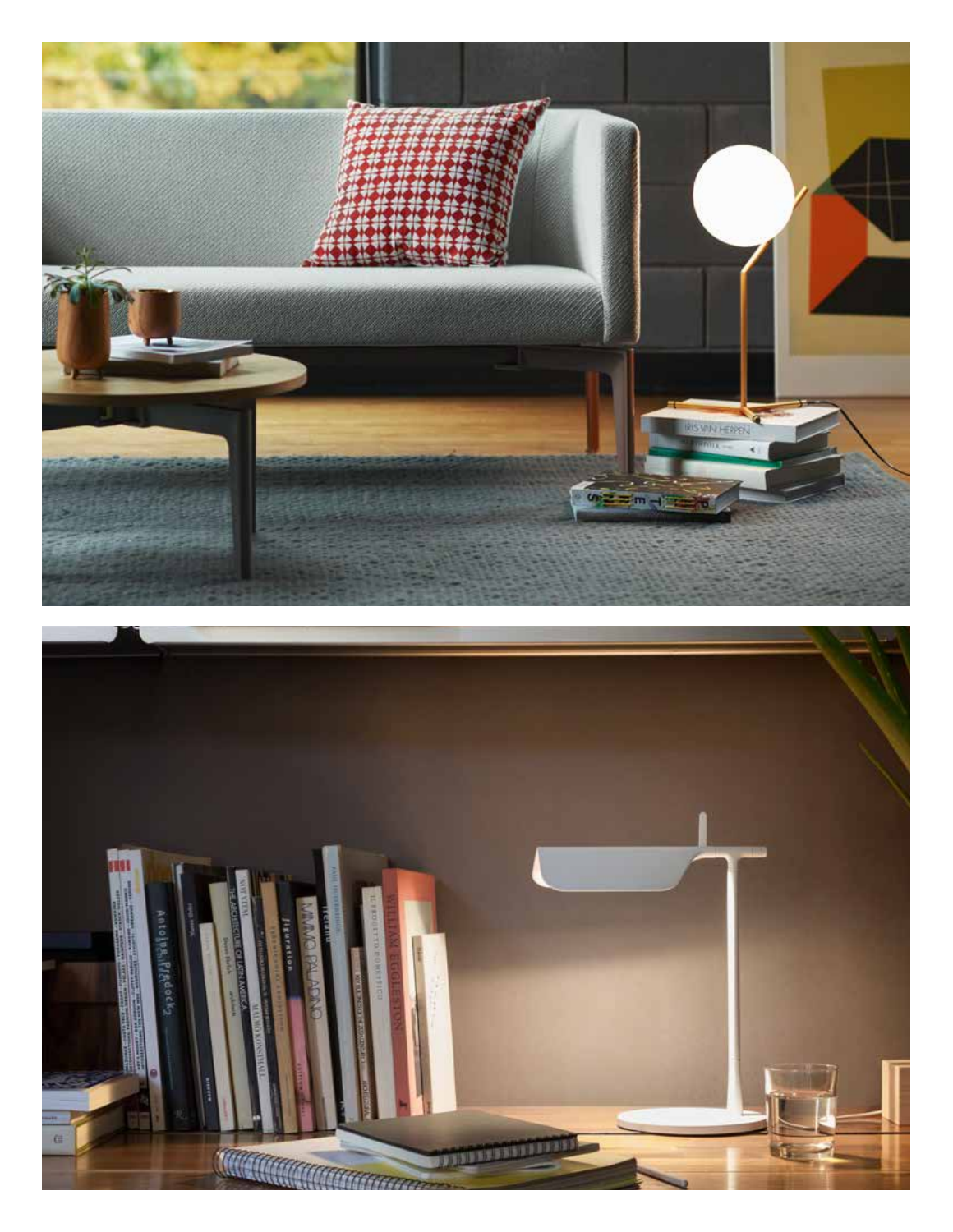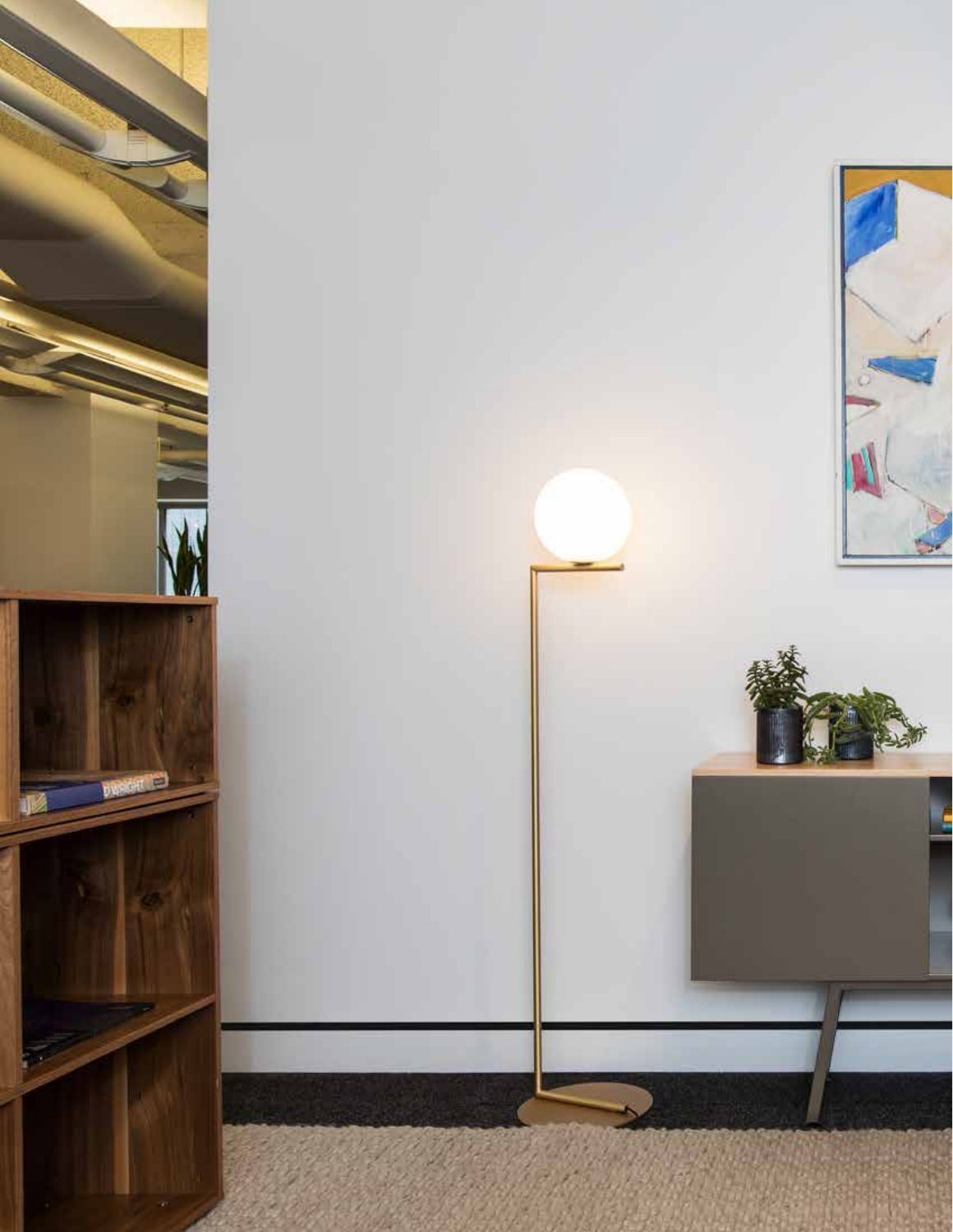

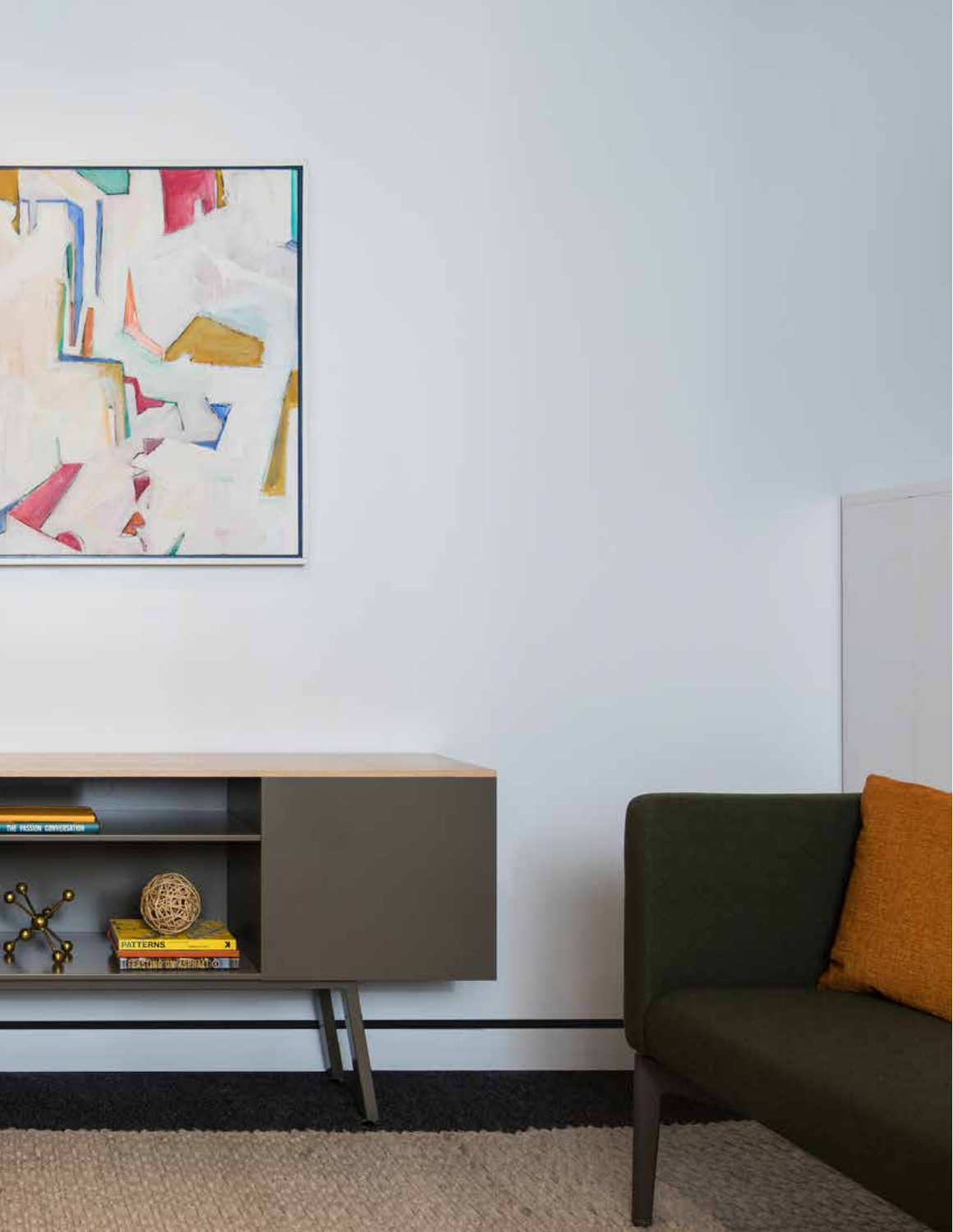

**Tatou F**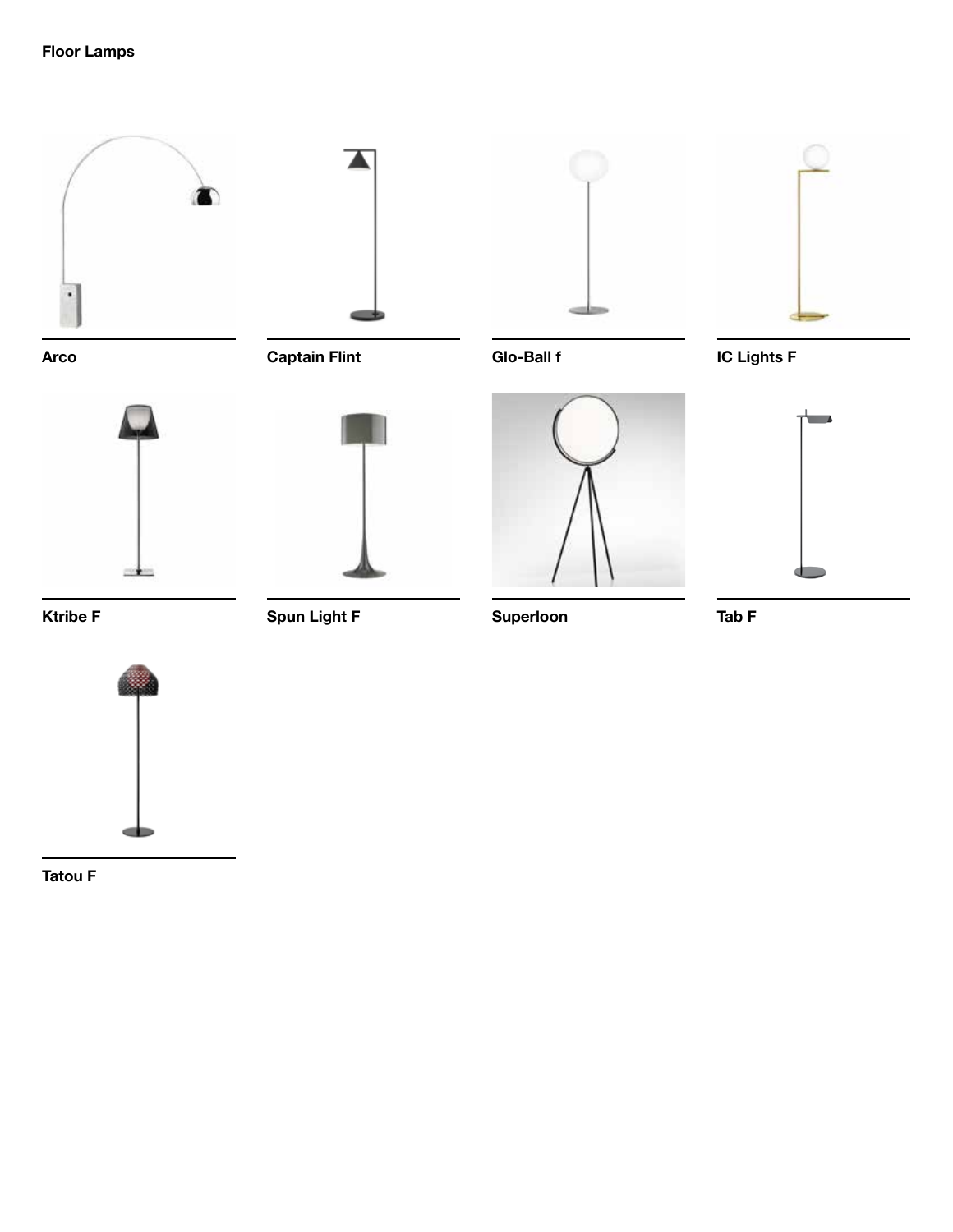

**Ktribe S Nebula OK Ray S**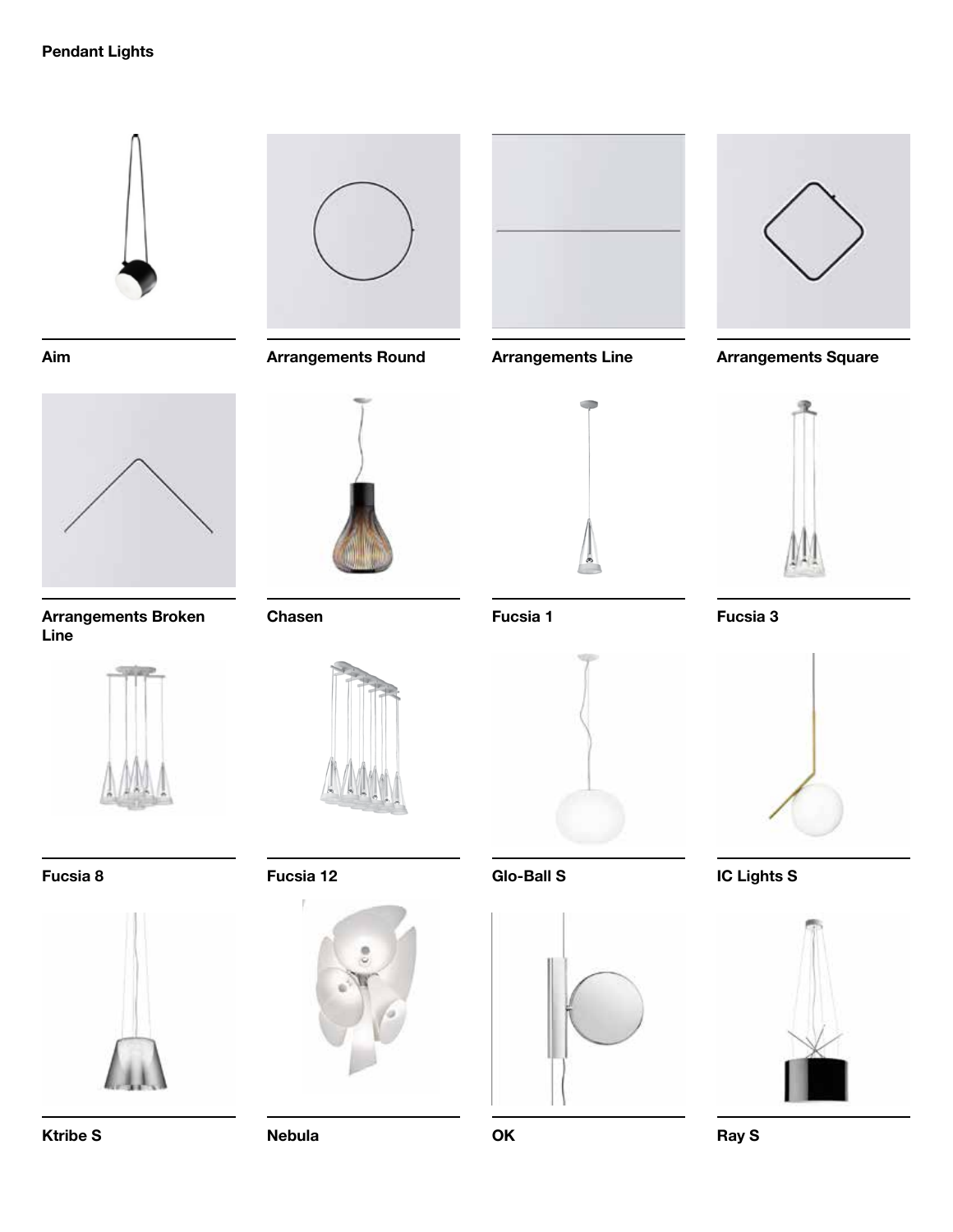

**Romeo Moon S** 





**Smithfield S** 



**Splugen Brau** 



**String Light Cone\*** 



**String Light Round\*** 



**Viscontea** 



Zeppelin S1



Taraxacum 1



**Tatou S**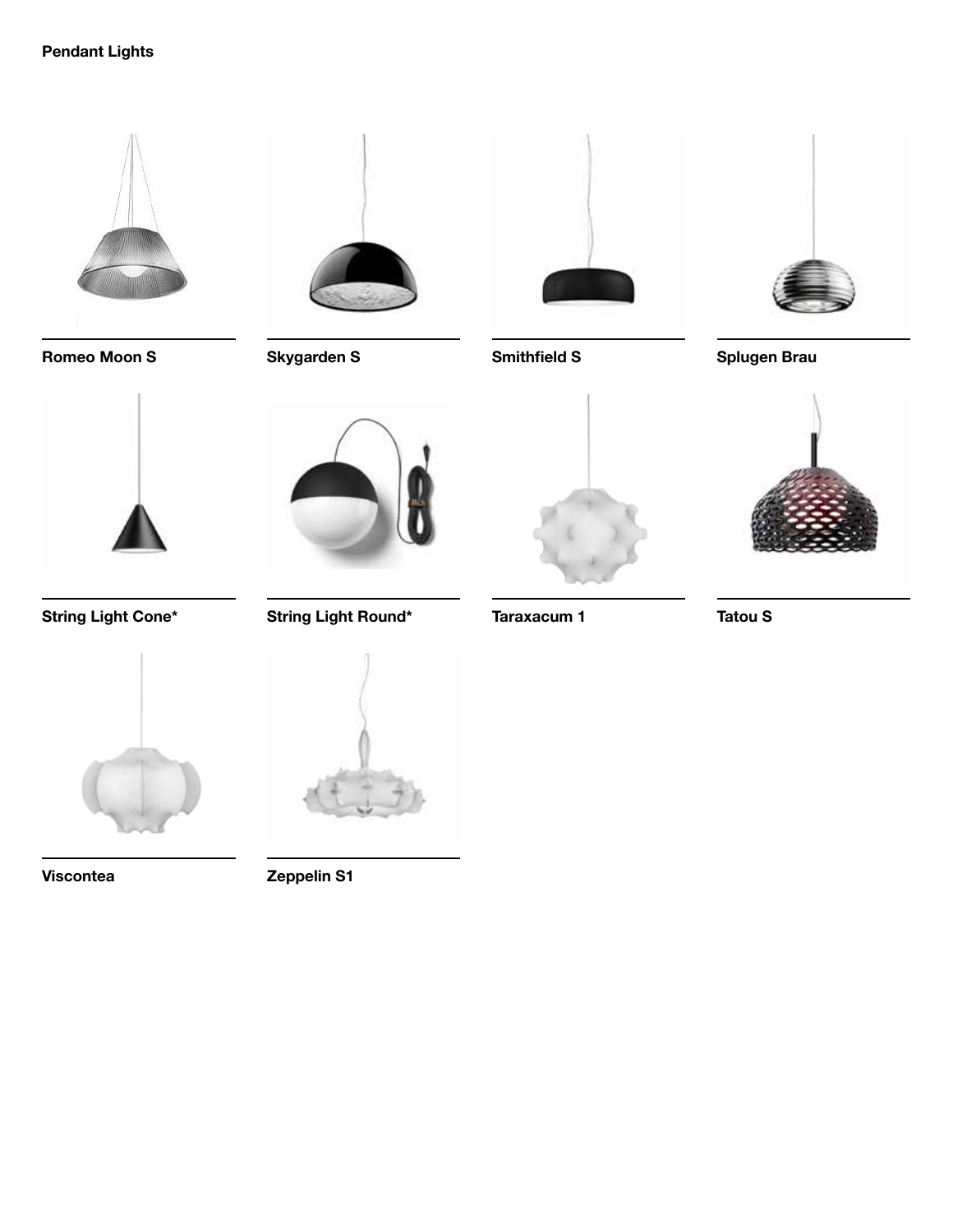



















Glo-Ball T **Goldman Goldman IC Lights T1 High <b>IC Lgihts T1 Low** 





Miss K **Ray T** Ray T **Spun Light T** Tab T



**Bon Jour Copycat Extra T** Copycat **Extra T** Copycat **Extra T** Copycat **Extra T** Copycat **Extra T** Copycat **Extra T** Copycat Company Copycat Company Copycat Company Copycat Company Copycat Company Copycat Company Copyc





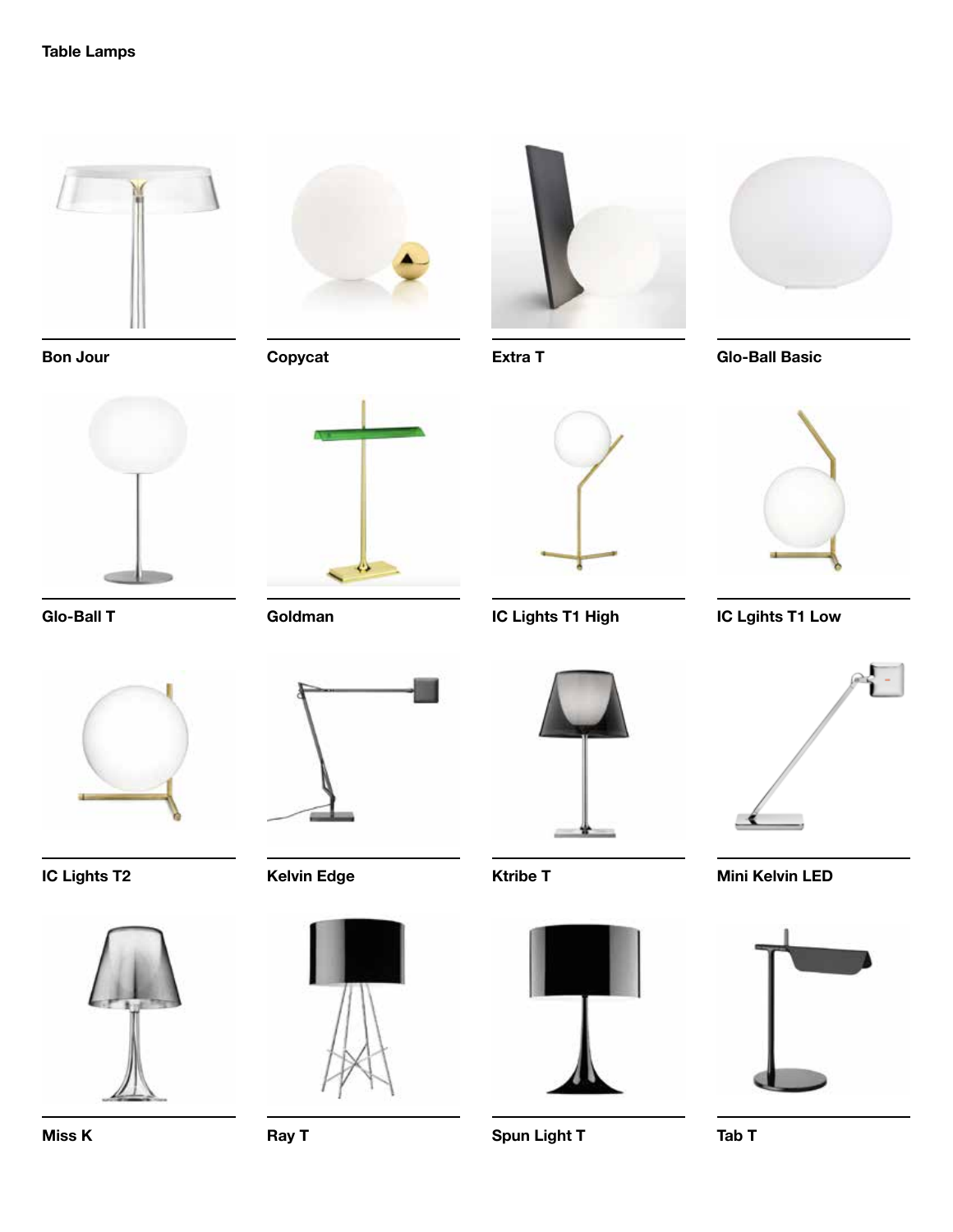



**Taccia Small** 

**Tatou T**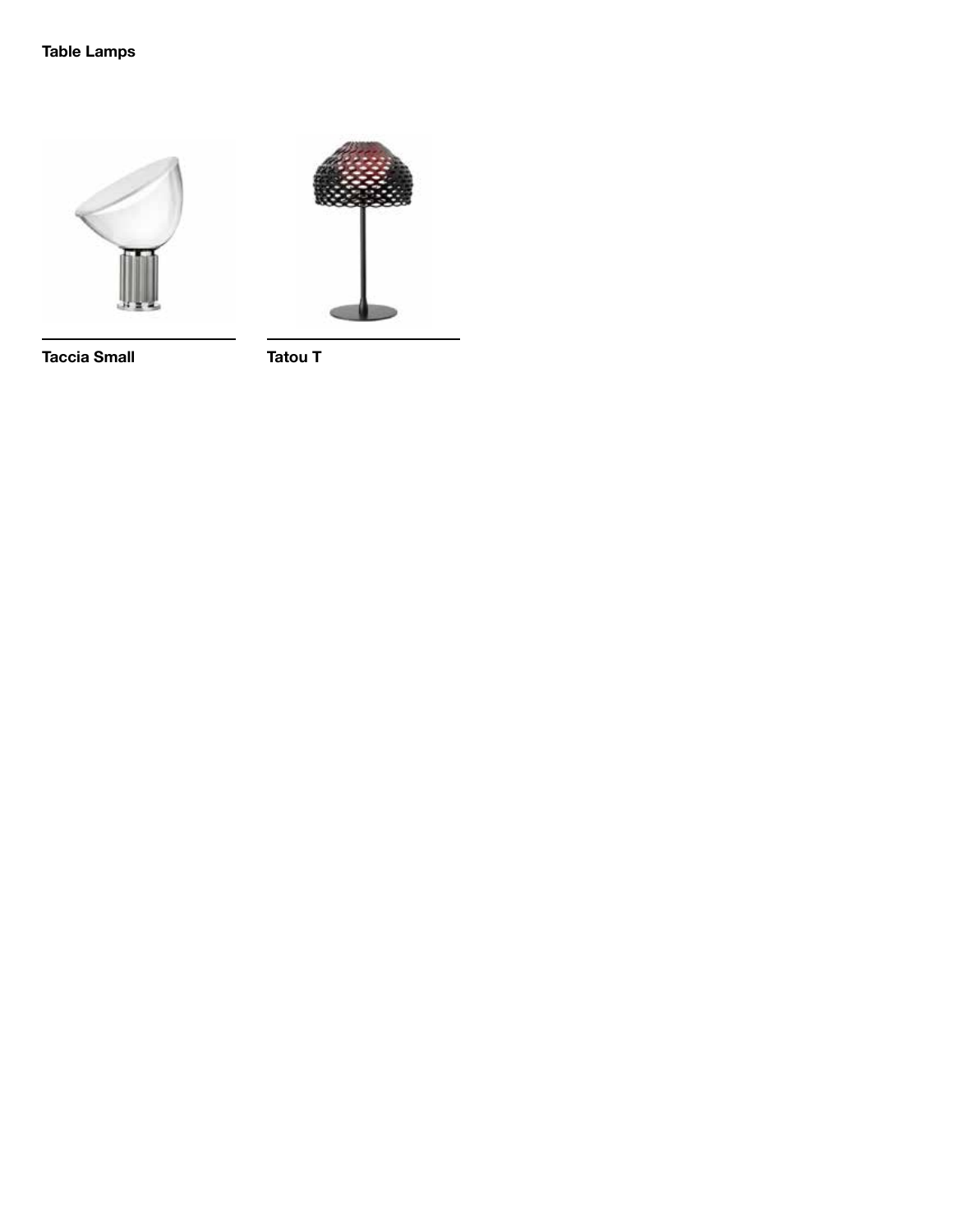## **Wall and Ceiling Lamps**